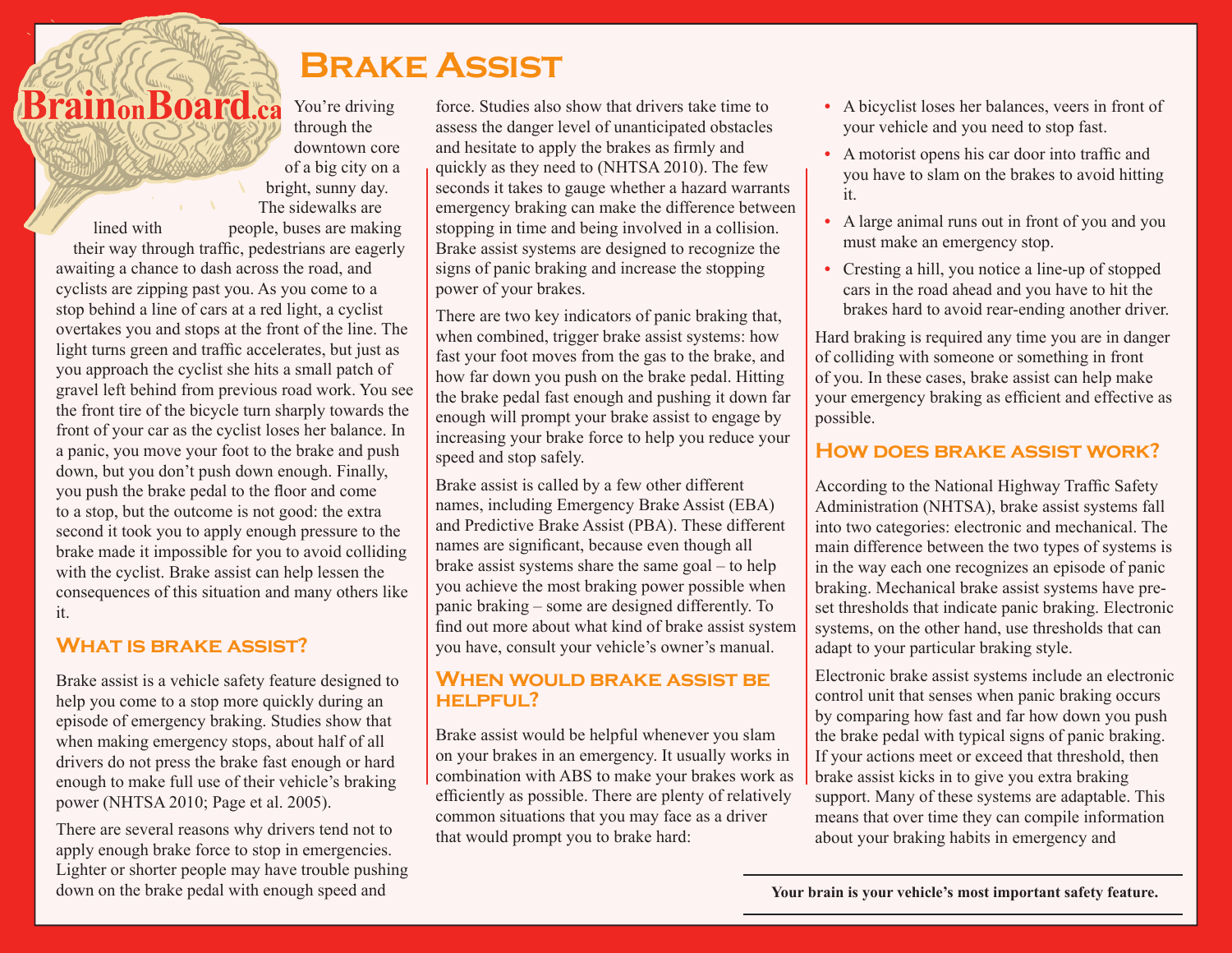#### **Your brain is your vehicle's most important safety feature.**

non-emergency situations, and develop a panicbraking threshold that works best for you. The adaptability of electronic systems is a significant advantage; however, electronic systems have some disadvantages compared to their mechanical counterparts. Electronic systems tend to be more expensive and to take up more space in your vehicle (except in vehicles already equipped with ABS, where adding brake assist results in a very marginal increase in space occupation). Additionally, not all vehicles are designed to support the advanced electronics that make up these brake assist systems.

Mechanical brake assist systems are cheaper than electronic systems, take up less space in your car, and are more easily accommodated in lower-priced vehicles. Unlike electronic systems, mechanical brake assist systems do not have an electronic control unit. Instead, mechanical systems include a locking mechanism that activates when the valve stroke –which is directly related to how far the brake pedal is depressed - passes a critical point. Once a critical threshold is passed, the locking mechanism switches the source of braking power from the brake piston valve (which is exposed to the depression of the brake pedal) to the brake assist booster: a vacuum that increases brake force by allowing atmospheric pressure to enter the booster. Mechanical systems run on the assumption that depressing the brake pedal down far enough is a reliable sign of panic braking. Where the locking threshold lies in a mechanical system is determined in advance according to studies on driver emergency braking behaviour. The potential downside of mechanical systems is that the threshold that indicates emergency braking does not change, and so it cannot adapt to your braking style.

### **Is brake assist effective?**

The expected benefits of brake assist are high, particularly given the kinds of situations that brake assist systems are designed to minimize. The Insurance Institute for Highway Safety (IIHS) has determined that the kinds of collisions relevant to brake assist technology are those where the driver saw a hazard, braked, but did not stop in time. Given this, IIHS estimates that brake assist is relevant to 417,000 crashes per year in the United States, 61,000 of which resulted in injury and 3,080 of which were fatal.

Brake assist is designed to help reduce the distance required to come to a complete stop. In cases where a collision is unavoidable, brake assist will help reduce your speed at impact. This reduction in speed is extremely helpful in worst-case scenarios because minimizing vehicle speed at impact will reduce overall damages resulting from a crash. Vehicle speed also has a significant influence on the scale of any injuries sustained. Even if the vehicle does not sustain much damage, the effects of being thrown forward the inside of a vehicle at a higher rate of speed can be damaging for the human body.



*Images Courtesy of Toyota Canada*

Tests conducted by the NHTSA showed that drivers who were able to activate brake assist during an emergency stop saw a reduced stopping distance of up to ten feet (NHTSA 2010). One French study found that brake assist would reduce overall injuries by 19% for crashes where braking was a major contributor, and reduce overall injuries in 11% of all crashes (Page et al. 2005). In terms of fatalities, it was found that brake assist would reduce the total number of crash fatalities by between 6.5% and 9%. The same study also estimated that the brake assist could potentially reduce pedestrian fatalities by between 10% and 12% (Page et al. 2005).

Brake assist is expected to be particularly helpful when packaged with other safety features, including anti-lock brakes, electronic stability control, and forward collision warning systems. Currently, brake assist systems are most commonly combined with anti-lock brake systems (ABS).

### **Does brake assist have any limitations?**

Yes. As with other vehicle safety technologies, enjoying the benefits of brake assist systems requires that you understand the design limits of the technology, its intended function, and the proper way to use the feature in order to achieve the best results. Brake assist in particular works off your braking commands. If the signs of panic braking are there, then brake assist will provide you with extra braking support. However, if your braking actions are inappropriate, unclear, or delayed, then your brake assist system will either not activate at all, or fail to work as well as it could.

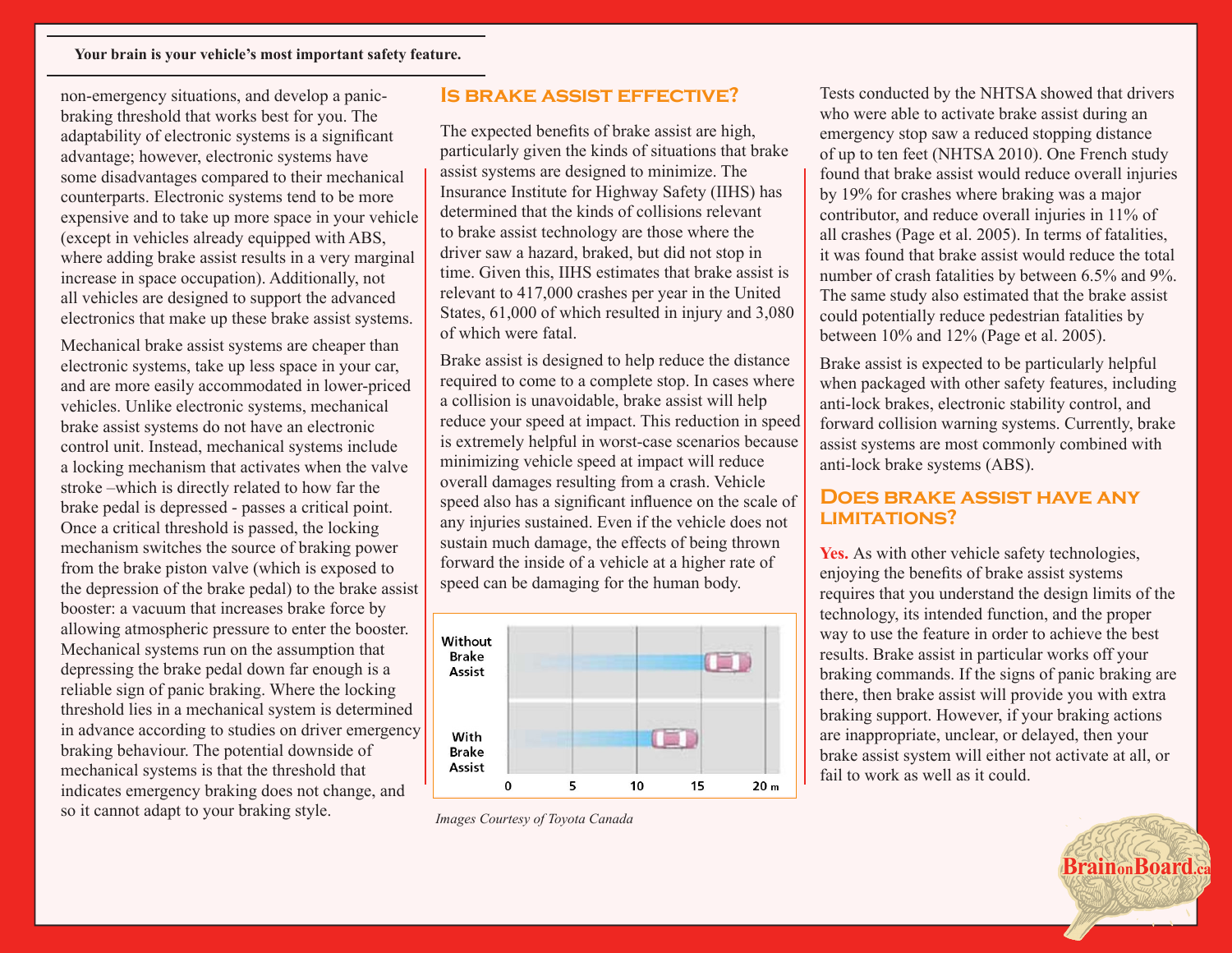#### **Your brain is your vehicle's most important safety feature.**

The first thing to remember is that brake assist has no way of seeing obstacles ahead: it cannot scan for potential hazards, and does not warn you in any way of potentially dangerous situations. It is always up to you to notice hazards in the road and assess the type of avoidance action required. As such, anything you do before or during your drive that affects your reaction time or ability to notice

hazards can seriously undermine the benefits of brake assist. Excessive speed, intoxication, distraction, and fatigue can all negatively influence your reaction time, effect your ability to be aware of potential hazards, and reduce your chances of



being able to avoid obstacles safely.

In addition, brake assist has design limitations that



affect its use by the driver. Every brake assist system – both mechanical and electronic – is triggered only after certain thresholds are met or exceeded. In other words, your brake assist system will only provide you with extra stopping power

if it thinks that you are in an emergency situation.

NHTSA studied the brake assist thresholds of five popular American vehicle models, and found that in order to activate brake assist, drivers had to push down the brake pedal an average distance of 2.25 inches (5.7cm), at an average speed 22.4 inches (56.9cm) per second (NHTSA 2010). NHTSA also found that only 28% of drivers were able to activate brake assist, even after being given a tutorial about how it works (NHTSA 2010).

The force required to activate brake assist is considerable, and studies suggest that not all drivers are used to applying the brakes in this way. Adaptable electronic brake assist systems can help ease the amount of force required to initiate brake assist, but the threshold that signals the need for brake support must remain high in order to ensure that brake assist only engages when it is designed to, i.e., in emergency situations. If you need to bring your brake assist equipped vehicle to a stop as soon as possible, you should immediately press the brake pedal down as fast and as hard as you can.

### **How can I get the most benefit from my brake assist system?**

Knowing how and when your brake assist system works gives you the power to get the most benefit possible from it. The process of braking can be broken down into roughly four steps:

- First, you detect an object on or near the road.
- Second, you assess the object to decide what kind of braking is appropriate and initiate a response. Braking responses after object recognition usually involve the application of moderate, modulated pressure to the brake pedal.
- **•** Third, you modify your brake pressure in response to how successful your initial braking was, how fast you are still going, and how close you are to the object in your path.
- Fourth, you come to a complete stop hopefully before a collision.

The time it takes to decide whether an unexpected road hazard requires an emergency stop can make the difference between stopping safely and crashing. This explains the results of studies showing improved effectiveness of brake assist technology when the driver expects to have to come to a sudden stop. Researchers studying the effectiveness of brake assist noted that when participants were told that they would have to slam on the brakes and come to a complete stop, they were able to activate their brake assist systems sooner and with improved effectiveness (NHTSA 2010). This is most likely because warning drivers ahead of time that they will encounter a hazard eliminates the second step of the braking process, i.e., deciding whether avoiding a collision requires immediate heavy braking. The second step introduces two potential problems:

- **•** First, you may apply the brakes lightly at first since you are still unsure of whether you will have to come to a complete and sudden stop. Light, modulated brake force is not a sign of panic braking. Your brake assist system does not consider you to be in an emergency, and therefore will not engage.
- Second, by the time you decide that you need to stop completely you will have wasted precious seconds coming to this decision. If you have already been applying some brake force, your brake assist system will not engage to help you stop, since the signs of panic braking are not present.

You will not always know whether an obstacle will require you to stop quickly and completely. The best you can do is to pay close attention to the road ahead of you; maintain a good sense of what is going on around your vehicle; avoid engaging in unsafe driving behaviours that undermine